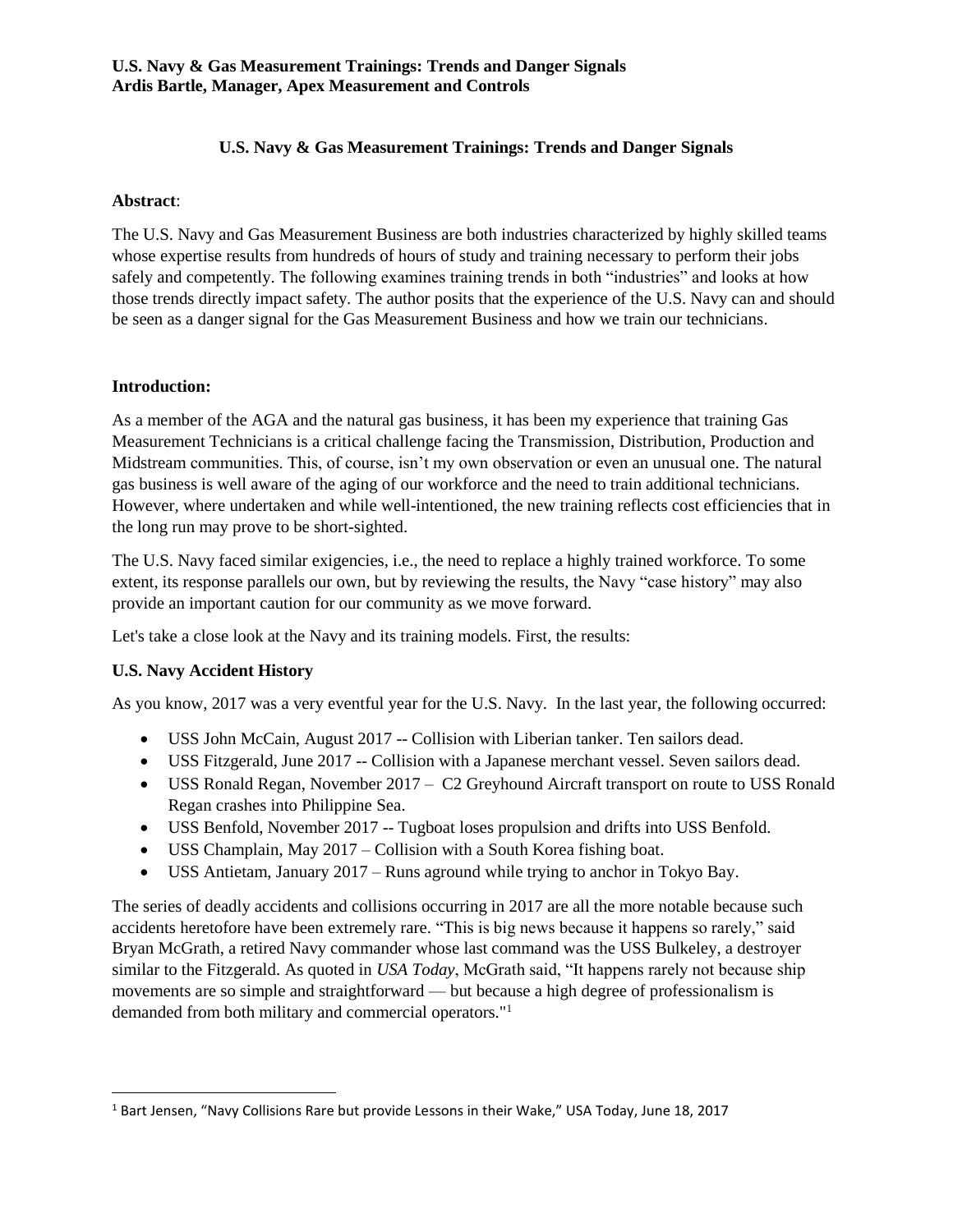In early years, even hitting a buoy could have serious consequences. *USA Today* journalist Bart Jensen reports that "A former chairman of the Joint Chiefs of Staff, Adm. Mike Mullen, described on David Letterman's program in June 2011 how he spent 11 years recovering from an early career setback when his ship hit a buoy in the channel during his first command.

"It was a measure of getting up after those mistakes," Mullen said.<sup>2</sup>

Most shocking, of course, is the number of lost lives. A U.S. ship is damaged in a collision to my knowledge, only every couple of years," said McGrath, who is now managing director The FerryBridge Group, a national security consulting firm. "Loss of life, as we've had in this instance, is even rarer."<sup>3</sup>

The number of accidents and collisions in 2017 is in sharp contrast to previous *decades*. According to think tank Geopolitical Futures, "In the past 20 years, ships from the U.S. Navy have been involved in at least 24 collisions, according to open-source information, putting the average at just over one collision per year." 4

## **Identifying Shortfalls**

In 2009, Vice Admiral Phillip M. Balisle, USN-Ret. was directed to convene and lead a Fleet Review Panel to "assess surface force readiness across the man, train, equipment domain areas and provide recommended corrective actions."<sup>5</sup>



 $<sup>2</sup>$  Ibid.</sup>

 $3$  Ibid.

<sup>4</sup> "Evaluating the State of the US Navy," Geopolitical Futures, Dec 17, 2017

<sup>5</sup> Transmittal letter from Vice Admiral Phillip M. Balisle, USN-Ret. to Commander, US Fleet Forces Command and Commander, U.S. Pacific Fleet, February 26, 2010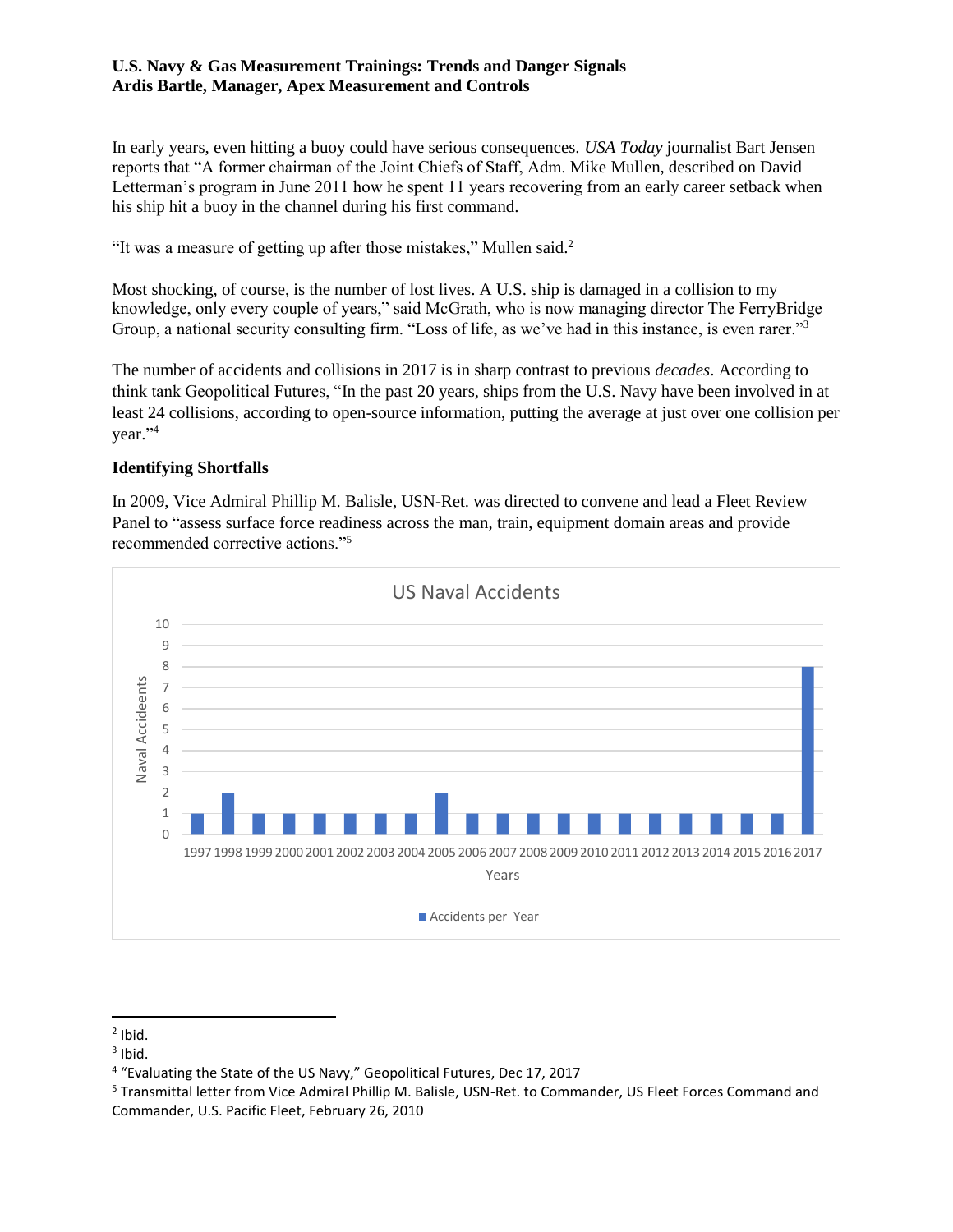That "Fleet Review Panel of Surface Force Readiness" was issued in February 2010. It was a systematic study of what the panel called the "Circle of Surface Force Readiness" and concluded that the "material readiness of the surface force is well below acceptable levels to support reliable, sustained operations at sea and preserve ships to their full service life expectancy."<sup>6</sup>

The Review looked closely at changes in training and concluded that "Significant changes in training have adversely affected the ability of the surface force to maintain readiness standards."<sup>7</sup> The report pointed to a number of decisions taken in the late 1990s that "drastically reduced the Professional Development and hands on training of our Sailors."<sup>8</sup>

Specifically, the report concluded:

- Sailors are not arriving on board ready to do what is needed of them; and
- Officers are not arriving on board with the correct baseline knowledge of surface warfare fundamentals;

The Panel pinpointed a variety of reasons for the lack of readiness. Most prominently however was the fact that the Navy essentially eliminated field training for a reliance on computer-based training. *"Overthe-shoulder training that was once the foundation of surface force training has vanished."* (My italics.)

Not only was the Panel was crystal clear in identifying the causes in readiness decline, it also predicted that "Officer qualifications, experience, and proficiency were negatively impacted (by training deficiencies) and may have reached a critical level that could affect a generation of Surface Warfare Officers and adversely affect the overall readiness of the future Navy."<sup>9</sup>

# **Predictions Fulfilled**

It is no doubt extremely cold comfort to Balisle and the seven-member panel who created the report that by 2017, a series of deadly accidents highlighted Naval readiness and training inadequacies to the entire world.

For our purposes in identifying the similarities in training experienced by both the Navy and Gas Measurement Training businesses, it's instructive to take a closer look at two of the most highly publicized accidents.

On November 1, 2017, the Navy released its "Report on the Collision between USS Fitzgerald and Motor Vessel ACX Crystal" and "Report on the Collision between USS John S. McCain and Motor Vessel ALNIC MC."

With respect to the collision between the John S. McCain and ALNIC, MC, the Navy wrote: "The collision between John S. McCain and Alnic MC was also avoidable and resulted primarily from

 $<sup>7</sup>$  Ibid., page 14.</sup>

<sup>&</sup>lt;sup>6</sup> "Fleet Review Panel of Surface Force Readiness," Vice Admiral Phillip M. Balisle, USN-Ret., February 26, 2010, page 8,

 $8$  Ibid., page 13.

<sup>&</sup>lt;sup>9</sup> Ibid., page 15.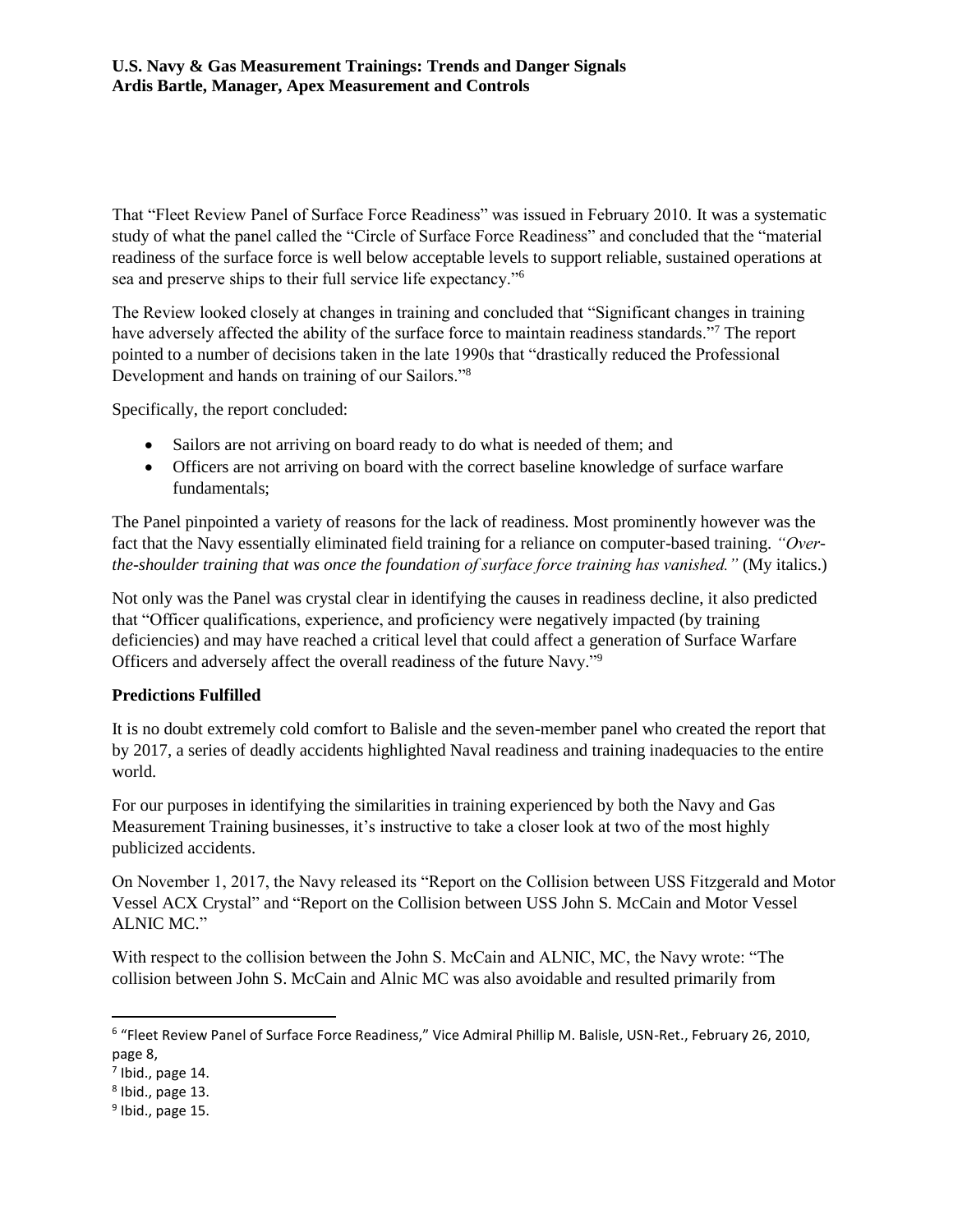complacency, over-confidence and lack of procedural compliance. A major contributing factor to the collision was sub-standard level of knowledge regarding the operation of the ship control console. In particular, McCain's commanding officer disregarded recommendations from his executive officer, navigator and senior watch officer to set sea and anchor watch teams in a timely fashion to ensure the safe and effective operation of the ship. With regard to procedures, no one on the Bridge watch team, to include the commanding officer and executive officer, were properly trained on how to correctly operate the ship control console during a steering casualty."<sup>10</sup>

With respect to the collision between the US Fitzgerald and ACX Crystal, the Navy reported "The collision between Fitzgerald and Crystal was avoidable and resulted from an accumulation of smaller errors over time, ultimately resulting in a lack of adherence to sound navigational practices. Specifically, Fitzgerald's watch teams disregarded established norms of basic contact management and, more importantly, leadership failed to adhere to well-established protocols put in place to prevent collisions. In addition, the ship's triad was absent during an evolution where their experience, guidance and example would have greatly benefited the ship."<sup>11</sup>

# **Training Shortfalls**

It's outside the scope of this paper to review training shortfalls in every skill set at every officer or seaman level. However, some examples should illustrate the shocking (there is no other word for it) nature of those shortfalls.

In 2017 testimony before the U.S. Senate Committee on Armed Services, John H. Pendleton, Director, Defense Force Structure and Readiness Issues, Government Accountability Office referenced and repeated an earlier warning on training. "In a 2015 report, we found that the ships based in Japan had such aggressive deployment schedules that they did not have dedicated training periods, like ships in the United States do. In fact, we were told that the overseas ships – overseas-based ships were so busy that they had to train on the margins. When I asked what that meant, it was explained to me that it meant that they had to squeeze in training when they could."<sup>12</sup> In other words, cruisers and destroyers ported in Japan set aside NO dedicated time for training.

Bryan McGrath, former commanding officer of the USS Bulkeley destroyer, now Assistant Director of the Hudson Institute's Center for American Seapower, has been outspoken about Navy training shortfalls.

In an interview with NPR, he notes he left college as a Navy Ensign in 1987. He spent more than a year learning to drive a warship. He attended classes, simulators, and spent time in water steering a patrol craft. Of the results of his training, McGrath said, "So, I showed up at that ship with an unbelievable amount of education about the basics of what my ship was doing, how to navigate it, how to maintain it and how to operate it."<sup>13</sup>

<sup>&</sup>lt;sup>10</sup> Navy Releases Collision Report for USS Fitzgerald and USS John S. McCain collisions, Navy Office of Information, Story Number: NNS171101-07, Release Date: 11/1/2017

 $11$  Ibid.

<sup>&</sup>lt;sup>12</sup> John Pendleton, Testimony before the U.S. Senate Committee on Armed Services, Recent United States Navy Incidents at Sea, September 19, 2017

<sup>&</sup>lt;sup>13</sup> "Navy Officials Examine Training Procedures after Ship Accidents," National Public Radio, September 7, 2017. Tom Bowman, reporter.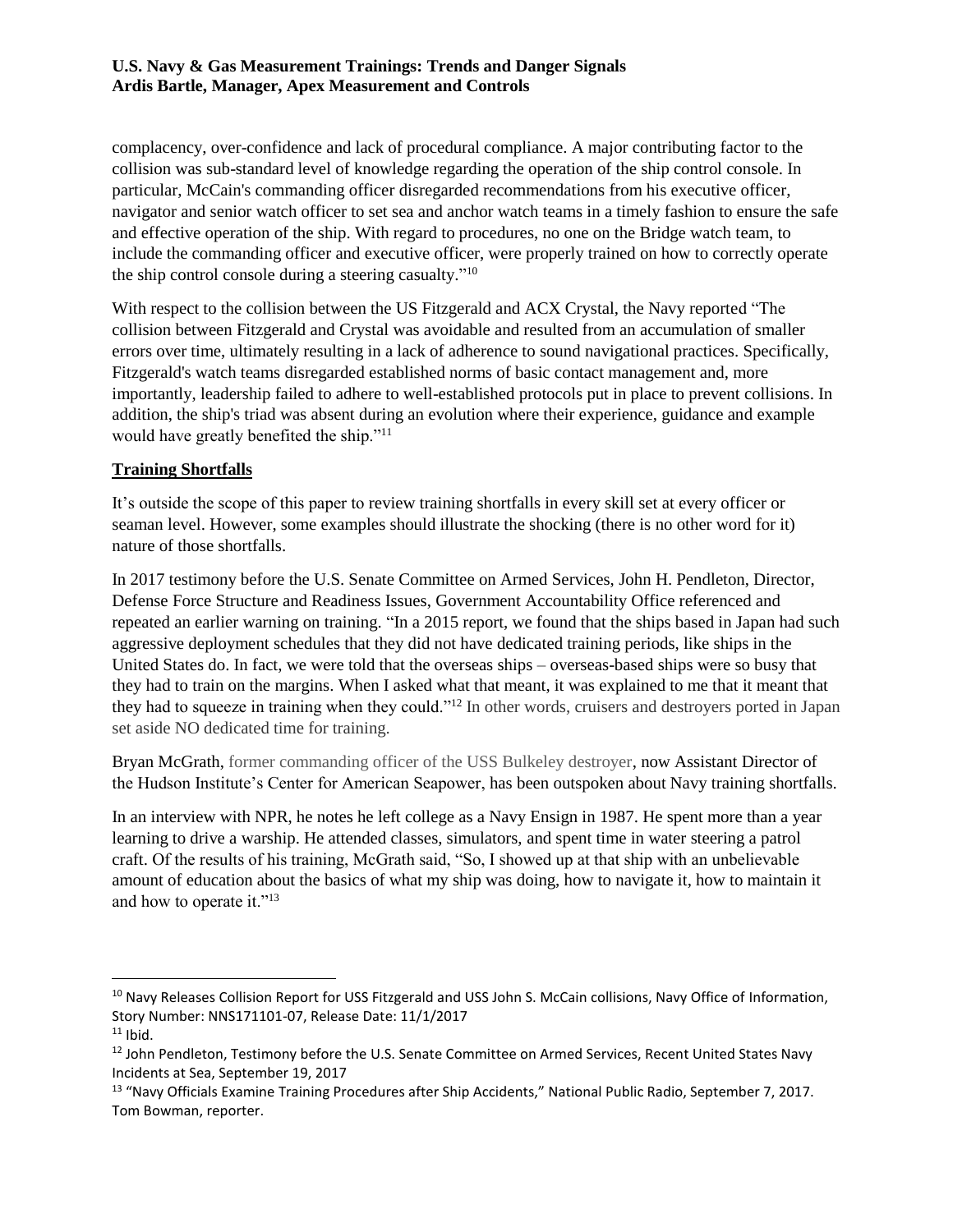That was in 1987. Two decades later McGrath was in command of his own ship and witnessing the new ensigns coming aboard with no more months of classes under their belts. "They've been given a load of CDs. That's right - online learning. McGrath was stunned how their skills compared to what was expected when he first went to sea McGrath had a sense that these officers did not have a well-developed sense of their job, and what the blocking and tackling skills of a surface warrior were." 14

Other Navy officers reflect his concerns. By 2003, the Navy was issuing training CDs to junior officers. This would meet two goals: the need to save money by doing away with months of classes and make sure crews got to their ships quickly. Kevin Eyer, a retired Navy Captain who has commanded three ships, explained they give you 21 CDs, send you to your ship and tell you will learn all you need while you are there in your first job. $15$ 

Vice Admiral Peter Daly said that was a problem because more seasoned officers didn't have time to teach those ensigns the basics. "This presumption that the ships can make up for people who are untrained and just do it on the job is flawed," he explains.<sup>16</sup>

The decision to rely upon CDs and haphazard on-ship training even has a name. "In contrast, the high operational tempo of ships homeported overseas had resulted in what Navy personnel called a "**train on the margins**" (my emphasis) approach, a shorthand way to say there was no dedicated training time set aside for the ships, so crews trained while underway or in the limited time between underway periods. We found that, at the time of our 2015 review, there were no dedicated training periods built into the operational schedules of the cruisers, destroyers, and amphibious ships homeported in Yokosuka and Sasebo, Japan. As a result, these crews did not have all their needed training and certifications."<sup>17</sup>

#### **Take-aways**

A simple review of the consequences of reduced training of Naval personnel would lead any reasonable person to conclude that:

- The consequences can be catastrophic;
- Correcting training deficiencies can take years;
- Half-measures are ineffective.

So now let's review trends in our own industry.

#### **Gas Measurement Training: The Background**

An analysis entitled "Communication between the Office and Field," by Duane A. Harris, Vice President Sales and Support, Flow-Cal, Inc., succinctly described the broad changes impacting the gas measurement business. "Previously, all major companies staffed their own measurement training facility. A company would provide the training at regularly scheduled intervals throughout the year. The training would often take place at a live gas facility and might include videos, classroom training sessions, and hands-on field training. Each organization had their own set of Standard Operating Procedures (SOP) and the appropriate

l  $14$  Ibid.

 $15$  Ibid.

 $16$  Ibid

<sup>&</sup>lt;sup>17</sup> "Navy Readiness – Actions Needed to Address Persistent Maintenance, Training and Other Challenges Facing the Fleet," Statement of John H. Pendleton, Director Defense Capabilities and Management, United States Government Accountability Office, Thursday, September 7, 2017.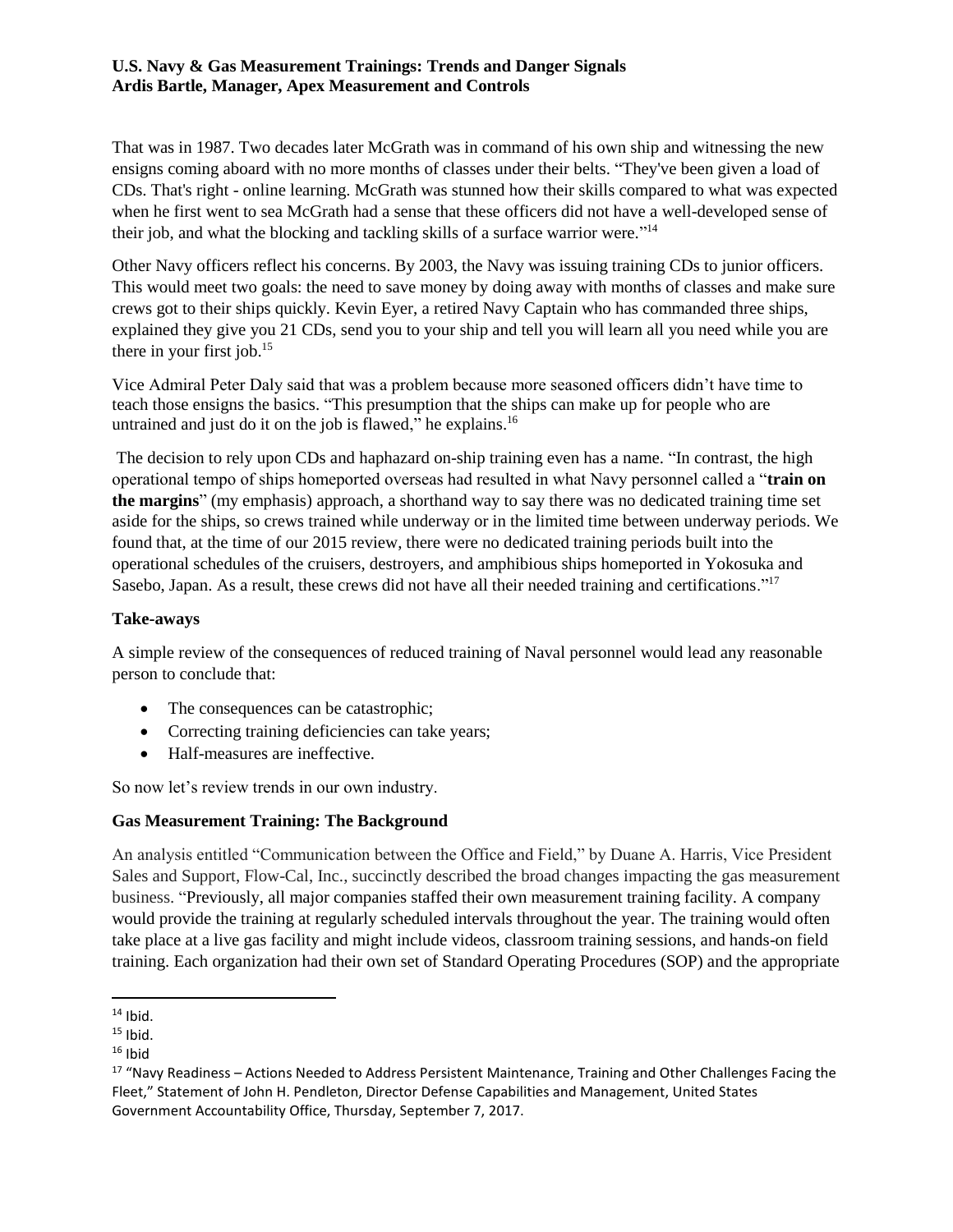AGA, API, and GPA documents. The procedures in each document were taught, demonstrated, and executed by all measurement technicians. Each SOP had a standard form which outlined the procedure on how to successfully document the gas measurement data. Every measurement technician was cycled through multi-level training classes. Upon completion of each measurement level, the technician received a certificate and sign-off.

"By the mid to late 90s, FERC636, deregulation, and major corporate organizational changes resulted in the discontinuation of the majority of the company-staffed measurement training facilities. Many companies experienced major SOP modifications and consolidations. During that time period, consolidation forced the 'retirement' of a significant portion of the industry's gas measurement professionals and their associated experience. Fortunately, the prior training investment was able to sustain the industry's needs for several years.

"Presently, new measurement technicians being hired do not have the benefit of the training and understanding their predecessors received. The bar has been raised as new measurement technicians require computer skills and operations knowledge for the never-ending list of new equipment. In addition, the Operator Qualification program has made a significant impact on required documentation and sign-off for new and existing measurement personnel."<sup>18</sup>

# **Impact of Sarbanes Oxley**

The passage of Sarbanes-Oxley in 2002 in response to the Enron scandals had major impacts on the pipeline industry. Sarbanes-Oxley seeks total transparency by eliminating any executive vagueness about company operations and financial statements. According to Tim Nesler, Chairman and CEO, EMS Pipeline Services, "Heightened public demand for corporate accountability and increased regulatory scrutiny of the accuracy and integrity of financial data have prompted many energy companies to tighten financial controls, strengthen external reporting and review corporate governance structures. They have discovered that practices related to measurement of production volume, gas quality and delivery transactions play a crucial role in accurately recording revenue and reporting financial results.

*"In fact, experience has shown that the natural gas measurement function serves as the foundation for Sarbanes-Oxley compliance."<sup>19</sup>* (My italics.)

So, at the same time the industry was grappling with reduced numbers of technicians and the need to replace them and the challenges of new technology, it was confronted with the need to comply with tightened government scrutiny.

#### **Industry Response**

l

Unlike the Navy, the pipeline business is not monolithic, and companies responded to the increased pressures in their operating environment in a variety of ways. (It's also important to notice that the Navy has the ability to conduct cross-service research while some of the following is necessarily anecdotal.)

<sup>&</sup>lt;sup>18</sup> Duane A. Harris, Vice President Sales and Support, Flow-Cal, Inc., "Communication Between the Office and Field," http://flocal.com

<sup>&</sup>lt;sup>19</sup> Tim Nesler, Chairman & CEO, EMS Pipeline Services, "Gas Measurement has Key Role in Sarbanes-Oxley Law Compliance," Pipeline & Gas Journal, September 2005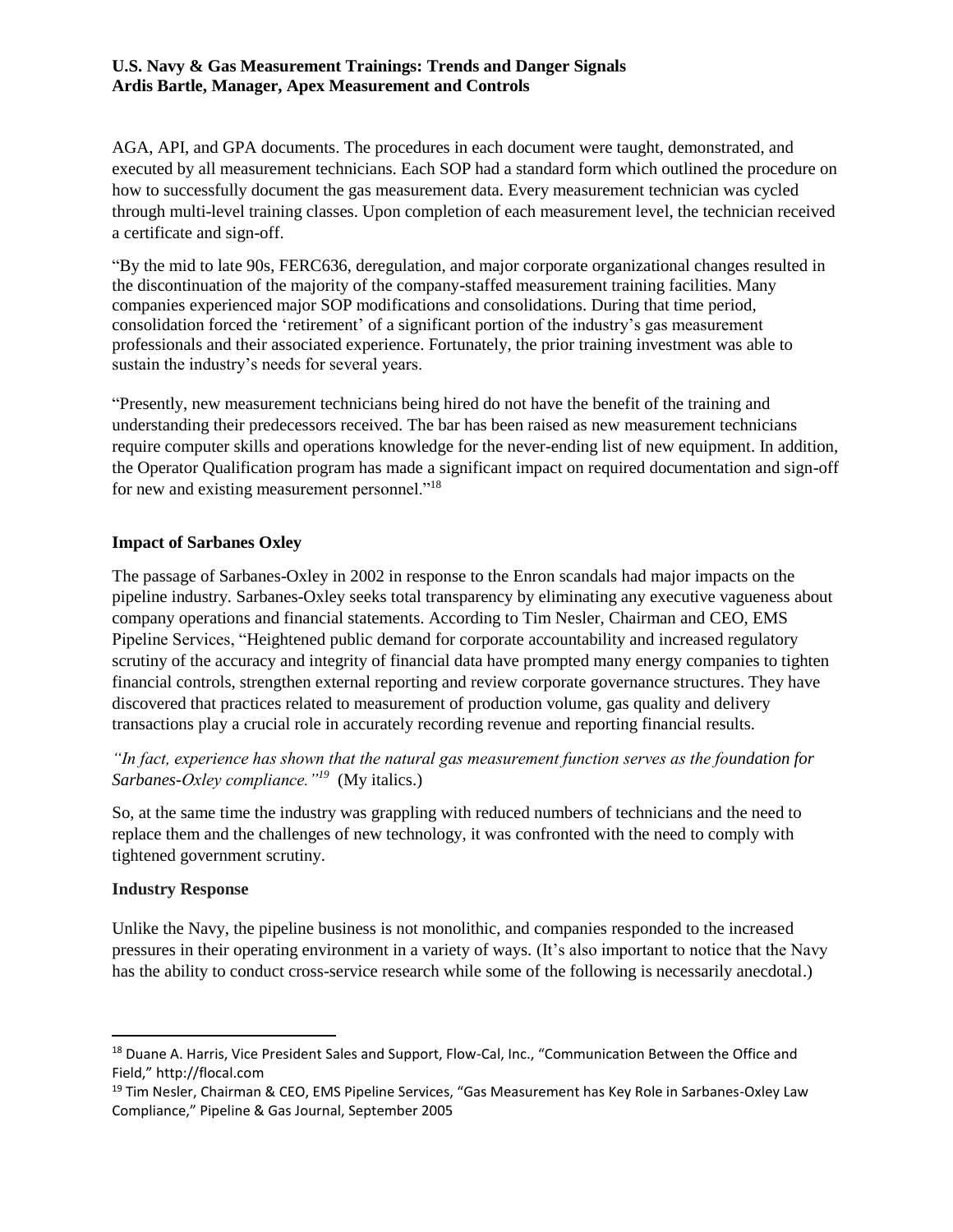More companies are relying on computer-based training (CBT) for gas measurement over classroom training where real knowledge of field experiences can be shared. Companies prefer on-the-job training, but face challenges in this effort: Companies may or may not have formal training programs set aside for gas measurement technicians. For example, Pipelines like Spectra Energy (Enbridge) have formalized programs taking advantage of classroom and onsite training for their measurement technicians.

Companies like Atmos Energy (Charles Vaughn Training Center) and Northwest Natural Gas (Sherwood Training Center) have formalized training programs AND training centers for their measurement technicians. In the case of Distribution Companies, gas measurement skills are being taught to distribution meter technicians in controlled environments like Vaughan Training Center in Plano Texas (Atmos Energy) and Sherwood Training Center in Oregon for Northwest Natural Gas. Various pipelines have implemented formal gas measurement programs like Spectra Energy (Enbridge) while others have chosen to train in-house curriculums taught by available talent within their organization.

Each training type (CBT, on-the-job and formal in-house training programs) has its own set of challenges including:

- To provide training, companies must take essential, knowledgeable measurement professionals out of the field. A good rule of thumb for management is that a week of content creation must be set aside for each day of training. This represents a significant and cost commitment.
- Each company needs to train to their set of practices and procedures. This results in dedicating time and personnel to developing company-specific programs, a costly and time-consuming process.
- Companies have Gas Measurement Standard Operating Procedures (SOP)'s that they may or may not train to. The difficulty in training to SOPs is keeping them up-to-date with latest list of standards released. In 2017, these are some of the Standards released in gas measurement:
	- o AGA Measurement Manual Part 4
	- o AGA Report 9
	- o AGA Report No 3 Part 2
	- o AGA Report No 8 Part 1
	- o API MPMS 19.4 -A2
	- o API MPMS 19.6.1
	- o API MPMS 14.12
	- o API MPMS 7.1
	- o API MPMS 13.3
	- o API MPMS 14.1 A1
	- o API MPMS 19.1
	- o API MPMS 20.1 (R2016)
	- o API MPMS 22.2
	- o API MPMS 14.4 or GPA 8173-17
	- o API MPMS 8.4
	- o API Technical Report 2578
	- o GPA 2140
	- o GPA 2166-17
	- o GPA 8186-17
	- o Odorization Manual (Rv April 2017)
	- o Onshore Order 3170, 3173, 3714, 3175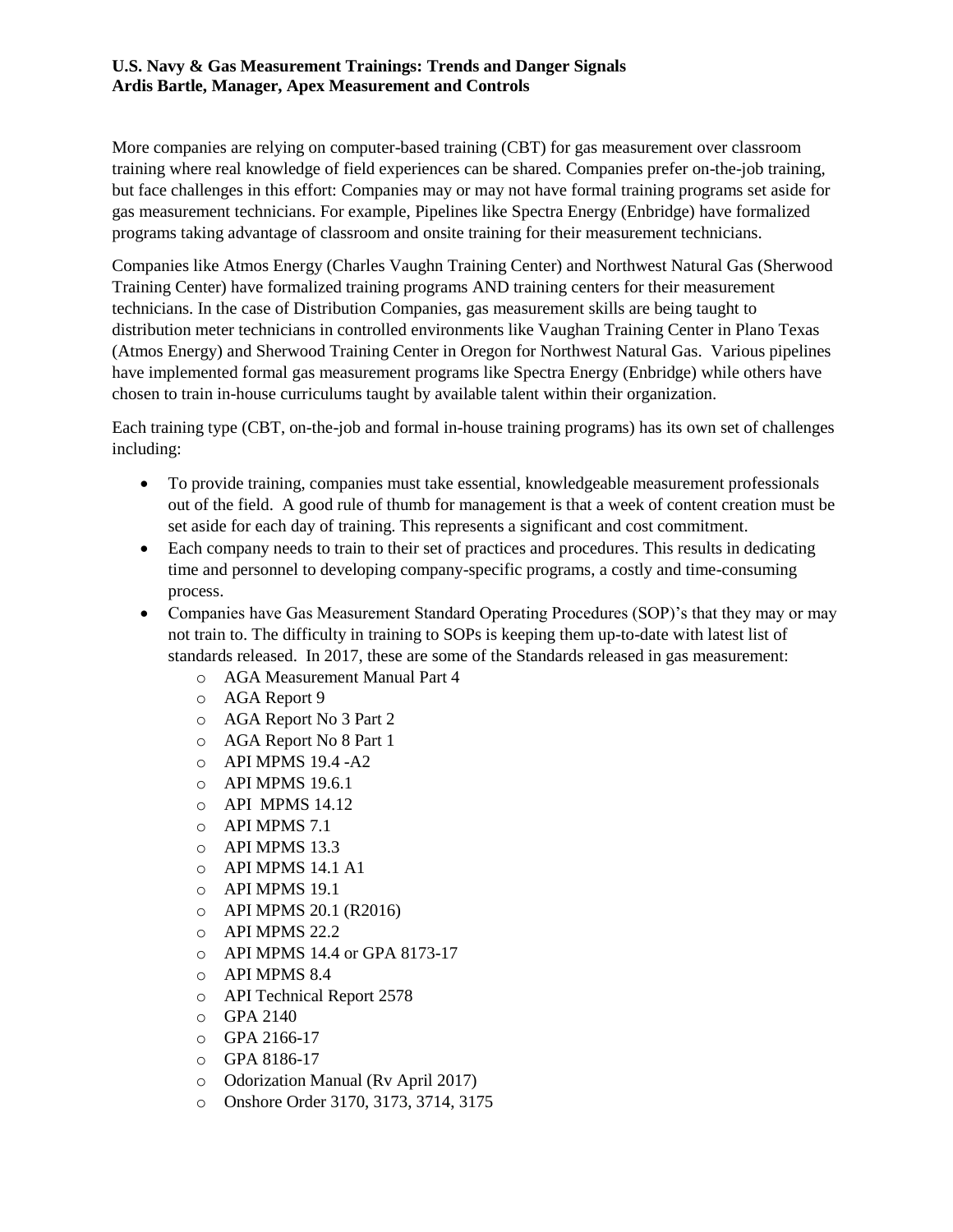• Companies that have no scheduled, formalized training set aside during the work week or work year have moved to a model of "Big Bubba Training" where Big Bubba Trains Little Bubba with his existing knowledge. The training is obviously haphazard and critical procedures and processes for gas measurement are not necessarily communicated to the technician resulting in errors and measurement uncertainty.

The 2010 Balisle Report noted that "Over-the-shoulder training that was once the foundation of surface force training has vanished." While the gas measurement industry has not reached that point, the trends toward a reliance on CBT and in-classroom training are troubling.

#### **American Gas Association**

At about the same time that Phillip Balisle issued his panel's report on surface force readiness, the AGA Transmission Measurement Committee recognized the need for comprehensive and transparent gas measurement training guidelines

Its goal was to "define a comprehensive list of tasks including the minimum knowledge, skill and time requirements to develop necessary competence for measurement field personnel."<sup>20</sup> The White Paper issued in 2010 detailed the necessary skill sets (and hours of training) for gas measurement technicians whether they were in transmission, distribution, midstream or production roles and provided provided a "road map" for individual management teams to review and properly allocate resources (both financial and internal) to ensure that their measurement professionals could obtain a level of competency in a time range of 1-3 years depending on their job descriptions.

#### **NGMT Guidelines and Tasks**

The Natural Gas Measurement Training and Development Guidelines are intended to define a comprehensive list of tasks including the minimum knowledge, skill and time requirements to develop necessary competence for measurement field personnel. The scope of the 2010 white paper includes: "Development programs, which include aptitude recognition, knowledge, and skill progression, should be structured to improve the retention of existing and newly hired technicians. These programs need to provide for expeditious and comprehensive qualification of technicians."<sup>21</sup> So, not only did the AGA recognize the retention and retirement issues facing the pipeline community, it also recognized the aptitudes necessary for technician success. These issues are outside the scope of this paper, but worth noting within its context.

In its broad comments on training, the Guidelines said, "It is desired that a new technician be exposed to a set of basic skill sets and the experiences that fulfill development objectives at a satisfactory pace and meet the requirements of the position." It went on to say, "A balanced program that incorporates computer based, classroom, formalized hands-on, and on-the-job training may be utilized. Gas property and measurement technology training is better suited for computer-based modules and classroom instruction*. However, skill development through exposure to actual field experiences cannot be simulated in classroom or computer-based training.* For example, reacting to pressure control requirements of a

 $\overline{a}$ 

<sup>&</sup>lt;sup>20</sup> "Natural Gas Measurement Technician Training and Development Guidelines," AGA Transmission Measurement Committee, 2010, page 1.

 $21$  Ibid., page 1.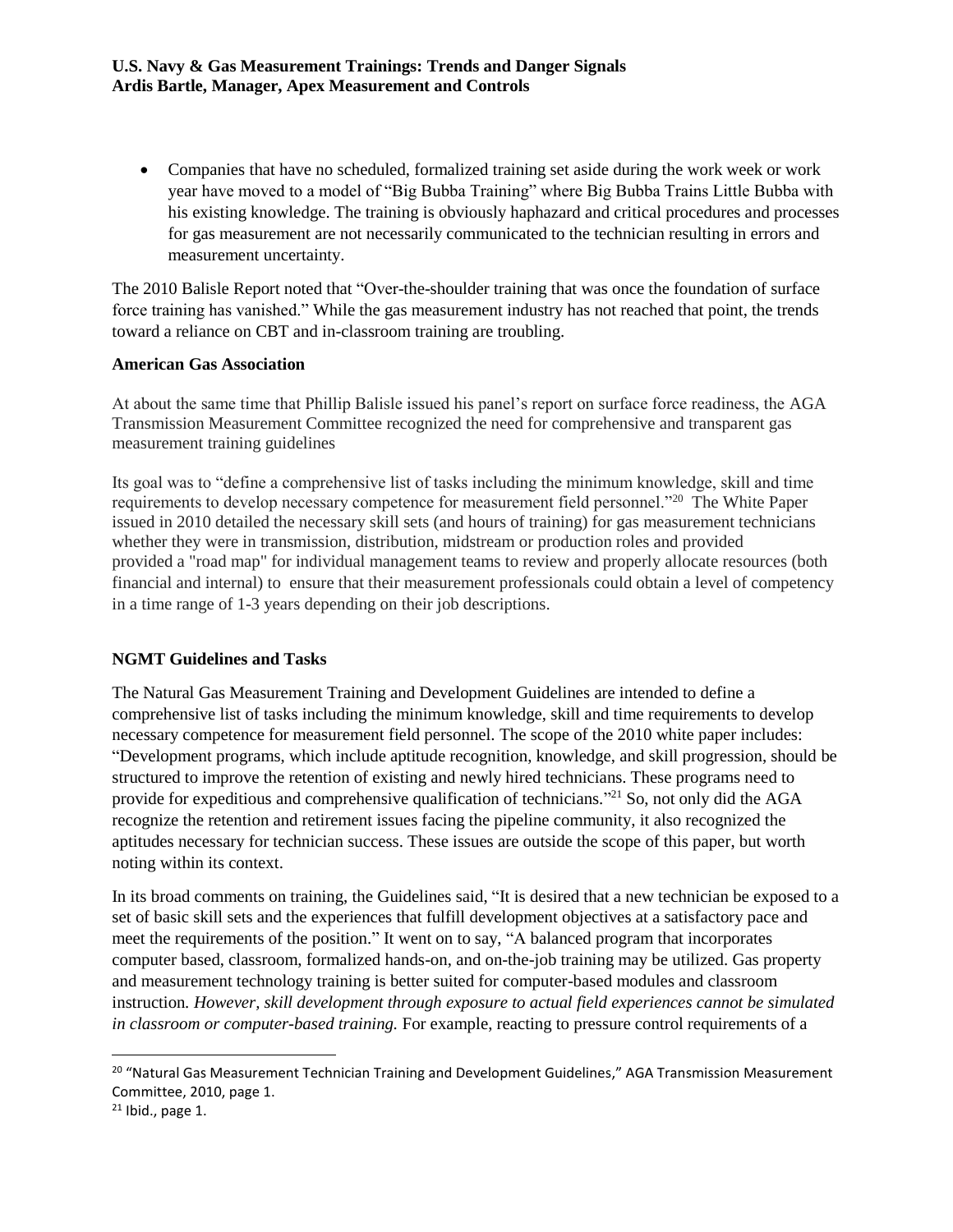specific pipeline system cannot be taught, except at a field location. Confidence and proficiency should be gained through both classroom and real life experiences."<sup>22</sup>

According to the Natural Gas Measurement Technician Training and Development Guidelines, a gas measurement technician needs 456 minimum hours of training in basic gas measurement skills and a maximum of 810 hours to be proficient.

| <b>MEASUREMENT TASKS</b><br><b>Basic Level</b><br>(Continuation from previous page) | $=$ Advanced<br>$=$ Base<br>evel. | Minimum Training<br>Recommended<br><b>Hours</b> | Maximum Training<br>Estimated<br><b>Hours</b> | Development Hour<br>Minimum Skill<br>Recommended | Hours<br>Skill<br>Estimated<br>evelopment<br>Maximum<br>≏ |
|-------------------------------------------------------------------------------------|-----------------------------------|-------------------------------------------------|-----------------------------------------------|--------------------------------------------------|-----------------------------------------------------------|
| OPERATE, TEST & MAINTAIN VALVE ACTUATOR                                             | B                                 | 8                                               | 16                                            | 8                                                | 16                                                        |
| PERFORM ODOROMETER TESTS                                                            | B                                 | $\overline{2}$                                  | $\overline{4}$                                | 8                                                | 12.                                                       |
| REVIEW & EDIT VOLUME DATA                                                           | $\overline{B}$                    | $\mathbf{R}$                                    | 12                                            | 8                                                | 12                                                        |
| REVIEW METER STATION DESIGN & CONSTRUCTION DRAWINGS                                 | $\overline{B}$                    | 8                                               | 12                                            | 8                                                | 12.                                                       |
| TEST & MAINTAIN TRANSMITTERS                                                        | $\overline{B}$                    | 8                                               | 16                                            | 8                                                | 16                                                        |
| TEST CONTROL VALVE                                                                  | B                                 | 8                                               | 16                                            | 16                                               | 24                                                        |
| TEST METER OR WITNESS METER TEST                                                    | B                                 | 8                                               | 12                                            | 8                                                | 16                                                        |
| TEST PRESSURE REGULATOR (Worker Device)                                             | B                                 | 8                                               | 16                                            | 16                                               | 24                                                        |
| <b>TEST RELIEF DEVICES</b>                                                          | B                                 | 8                                               | 16                                            | 16                                               | 2.4                                                       |
| TEST & MAINTAIN CHART RECORDERS                                                     | B                                 | 8                                               | 12                                            | 16                                               | 32                                                        |
| <b>TRANSFER PROVE FIELD METERS</b>                                                  | B                                 | 8                                               | 12                                            | 8                                                | 12                                                        |
| TUNE & ADJUST CONTROLLERS & POSITIONERS                                             | B                                 | 12                                              | 24                                            | 12                                               | 16                                                        |
| <b>Basic Level Total Hours:</b>                                                     |                                   | 456                                             | 810                                           | 550                                              | 984                                                       |
|                                                                                     |                                   |                                                 |                                               |                                                  |                                                           |

While the objective of this paper is not to review gas measurement technician skill sets in detail, it is worth a look at those skill sets and the settings where they can be most effectively taught, specifically asking which portions of those skill sets lend itself most easily to CBT Training.

- **Gas Measurement Fundamentals**: Gas Measurement Fundamentals is the basic core of understanding all gas measurement concepts. All standards from API, GPA and AGA determine how gas measurement is performed, and require the student to understand the concepts behind the standards and how non-compliance can produce measurement uncertainty. CBT training and classroom training.
- **Fundamentals of Code and Safety Requirements:** CBT training.
- **Calculate and Report Unmetered Gas Usage:** CBT training
- **Collect a Gas Sample:** Field on Site Training to Company SOPS
- **Change, Inspect and Size Orifice Plates:** Field on Site Training to Company SOPS
- **Install and Test Chromatograph:** Field on Site Training to Company SOPS

<sup>22</sup> Ibid., page 2.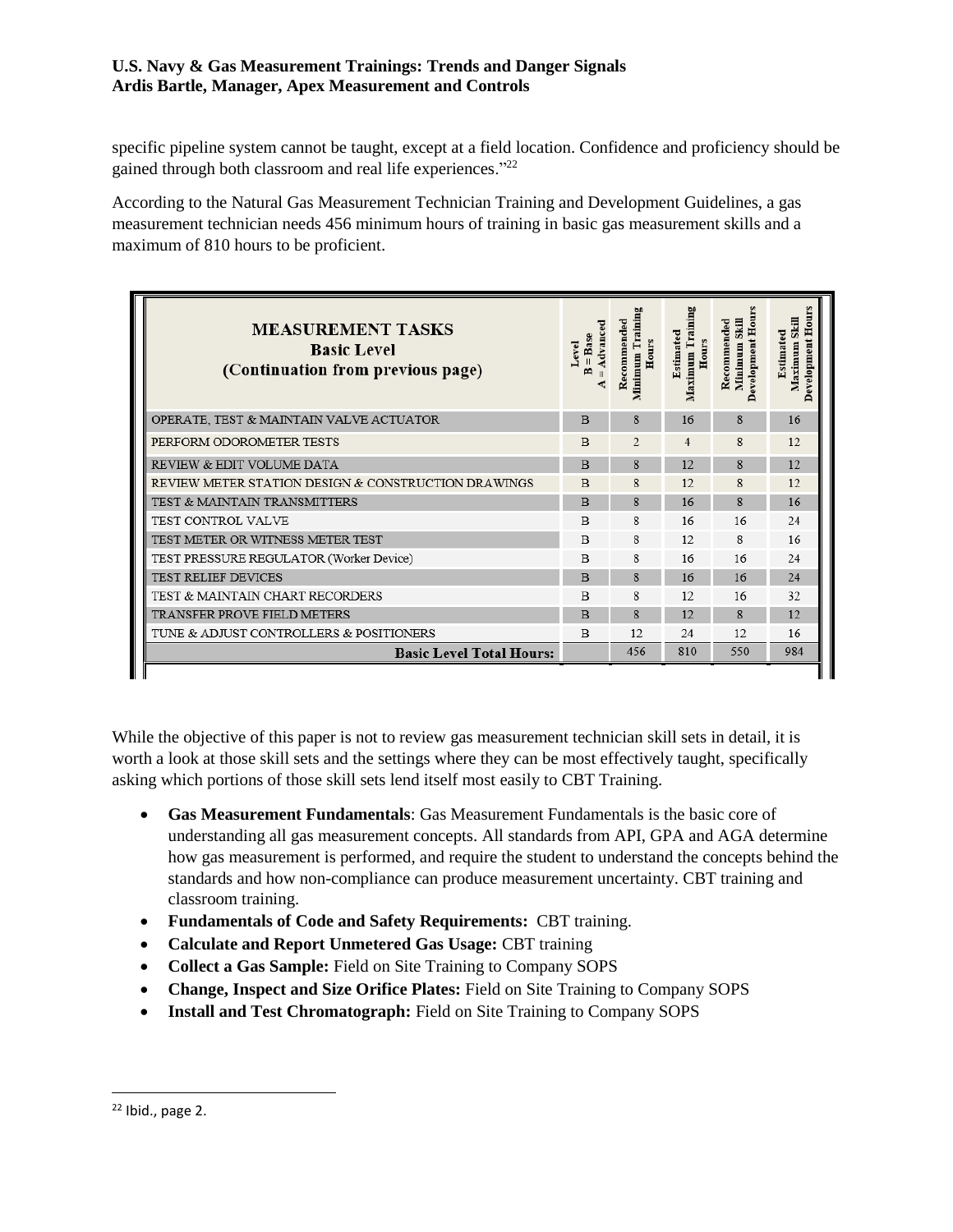Much of skill sets in the Guidelines require field hands on training, which cannot be accomplished by CBT training.

As an industry, we are comfortable teaching basic safety skills on CBT, but companies like Atmos and Northwest provide training exercises in their "gas cities" on detecting and repairing natural gas leaks.

Instrumentation Classroom training will always need to take place before handling equipment from Electronic Gas Measurement (EFM's), Chromatographs, Ultrasonic, Coriolis, Gas Sampling Systems, Composite Sampling Systems, Odorization Systems and many more. Hands on Field Training for proper installation, Initial Verification, Commissioning and Calibration as per API 21.1 or other standards will require more formal training in the field.

The point is that while portions of fundamental skill sets can be appropriately assigned to CBT training, critical elements in those skill sets must be acquired via on-site training.

## **Pipeline Incident Trends**

 $\overline{a}$ 

Gas Measurement professionals are aware of the danger to their lives and the lives of others during their processes and procedures. According to the Pipeline and Hazardous Materials Safety Administration, the impact of poorly trained gas measurement professionals can be seen in some of the following accidents:

- On February 10, 2017 a Phillips 66 natural gas liquids pipeline (TENDS pipeline Sorrento system) near the Williams-Discovery natural gas plant on US Route 90 near Paradis, Louisiana exploded while being cleaned, killing one worker, and sending another worker to a burn unit. Traffic on US 90 and La 631 was shut down and residents in the area evacuated.<sup>23</sup>
- On December 2, 2016 equipment failure in a Denbury Resources source water pipeline led to a leak of approximately 84,000 gallons of source water into Skull Creek, in Bowman County, North Dakota.<sup>24</sup>
- On November 15, work was being performed on a flow control valve, on a Sunoco 10 inch crude oil pipeline, in Wortham, Texas, when the valve failed, injuring five workers, and spilling crude oil. It was later determined that the valve was under 400 psi of nitrogen pressure when it was being worked on. $25$
- On November 18, 2013 a gas pipeline burst near Ranger, Texas causing a fire in a field, with flames reaching 100 feet high. Some houses nearby were evacuated for a time. The owner of the pipeline, Hanlon Gas, had been installing a new compressor station, and they believe a malfunction led to the rupture and fire. There were no injuries reported.<sup>26</sup>
- On October 11, 2010 equipment failure on Centurion Pipeline caused it to fail in Levelland, Texas releasing about  $428,000$  gallons of crude oil.<sup>27</sup>

<sup>&</sup>lt;sup>23</sup> Heather Miller, WGNO-ABC, (February 9, 2017). "One missing, two injured in Paradis pipeline explosion". <sup>24</sup> "Leak causes approximately 2,000 barrels of source water to flow into Skull Creek in Bowman County". North Dakota Department of Health. December 2, 2016.

<sup>&</sup>lt;sup>25</sup> Administration, Department of Transportation's Pipeline and Hazardous Materials Safety. "PHMSA – Briefing Room"

<sup>&</sup>lt;sup>26</sup> "Gas Pipeline Rupture Send Flames 100 Feet into Air". Big Country Homepage. Associated Press.

<sup>&</sup>lt;sup>27</sup>."PHMSA: Stakeholder Communications - Operator Information". primis.phmsa.dot.gov.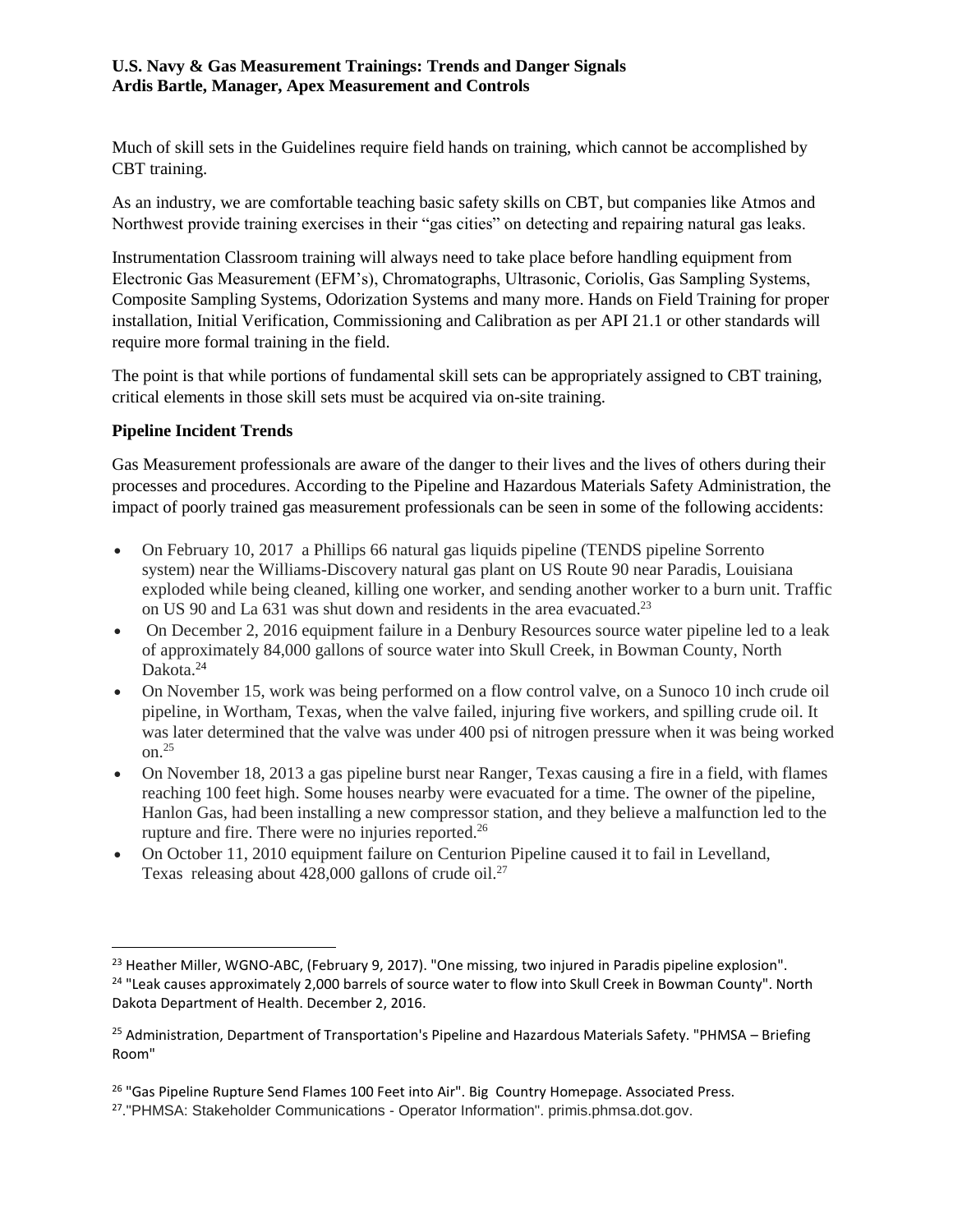- On July 20, 2011 a six-month-old, 30-inch natural gas pipeline exploded near Gillette, Wyoming, creating a 60-foot (18 m) crater. There was no fire, nor any injuries. Construction or installation issues caused the failure. 28
- On May 2, 2000, at Greenville, Mississipppi, six workers were injured during a turbine construction project at the Williams Gas Pipeline-Southcentral natural gas compressor station. A flash fire occurred when contractor employees were beginning to install an isolation cap on a 26-inch diameter natural gas line. The fire extinguished itself. Evidence available has not allowed determination of cause. <sup>29</sup>

# **U.S. Navy & Gas Measurement Training: Parallels & Differences**

At this point, the broad parallels between the experiences of the Navy and the natural gas measurement community are clear:

- Similar challenges, including reduced numbers of available personnel and cost efficiencies, have resulted in an overall reduction in time, amount and type of training, especially field training, and in a reliance upon CBT training;
- This, in turn, has resulted in failures, sometimes catastrophic, for both the Navy and the natural gas pipeline community.
- The conclusions of various studies conducted by the Navy and key natural gas measurement industry groups is that programs can succeed or fail based on scheduled, formalized training time in the field. (The U.S. Navy has identified other significant contributors to its recent series of accidents.)

While the majority of this paper addresses the similarities in these experiences, moving forward, it is important to acknowledge differences, particularly differences in operating environments. The Navy is, for example, fundamentally a monolithic organization. Our community is composed of individual companies. We answer to different "masters" – shareholders on one hand and SecNav (the Secretary of the Navy) and, ultimately, the president on the other. And, so on. The point here is that while it's vital to learn from the experience of a similarly critical "industry" (the U.S. Navy), it's equally vital that we be clear-eyed about specific challenges facing our community and the individual companies within it. This recognition, most importantly, has obvious implications for the way in which we gather and share information.

# **Conclusions**

 $\overline{\phantom{a}}$ 

At the risk of some, hopefully minor, repetition of points already made and recognizing the (necessary) limitations of this white paper, here are some conclusions which might suggest a path forward:

• At a minimum, a gas measurement technician needs 456 minimum hours of training in basic gas measurement skills and a maximum of 810 hours to be proficient. The time must be allocated and allocated appropriately, that is, technicians must have the field training they need for proficiency.

<sup>&</sup>lt;sup>28</sup> "Wyoming nat gas pipeline out of commission". UPI. Archived from the original on February 3, 2016. <sup>29</sup> PHMSA Pipeline Safety-Flagged Incidents (1986-2001), link on the Pipeline Incident Flagged Files page at www.phmsa.dot.govdata-and-statisticspipelinepipeline-incident-flagged-files.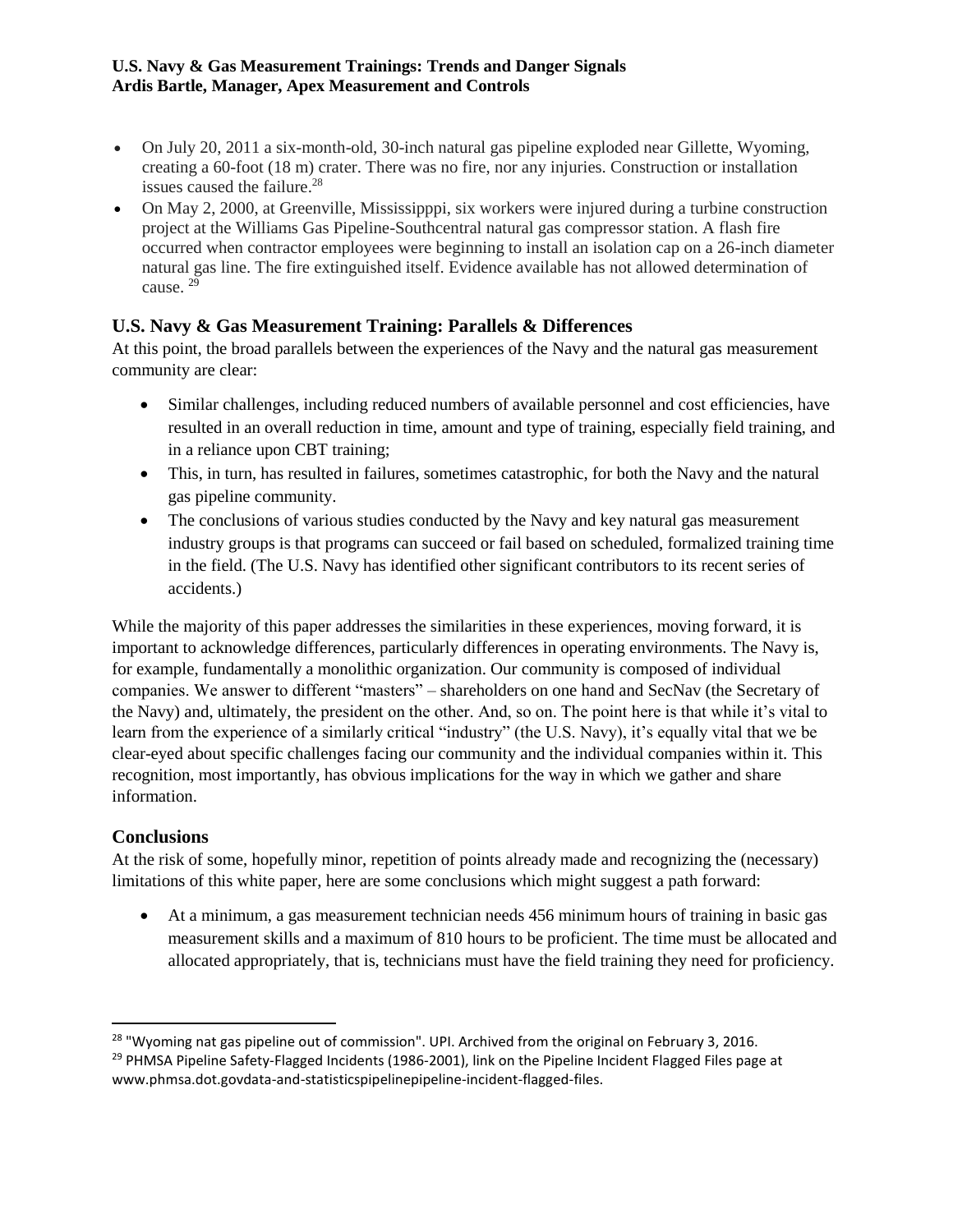(CBT training is a marvelous component of overall training, but it cannot take the place of field or Instrumentation Classroom training.)

- The training of gas measurement technicians should be "triaged." In private industry, gas measurement technicians can wear multiple hats, such as having telemetry or compressor plant responsibilities. This reduces available training time while simultaneously increasing the need for training in what could be considered his primary own skill sets.
- The gas measurement industry faces a major challenge in training to the most recent SOPs. In 2017, the number of standards released could be counted in the double digits. The success of individual teams is defined by the ability of senior measurement staff to instruct and communicate SOPs and processes in a real-world environment, not in a classroom, not on a CBT, but in the field where it counts.
- Implied, but not explicitly stated, is the need for what could be called a renewed commitment to training by top management. And, it should be noted that this can also involve a capital commitment. Natural Gas companies like Peoples Gas and North Shore Gas are building new facilities to replace their 30-year-old aging facility for training to their measurement professionals.

While the training focus is necessarily a company-specific challenge, there are some "big picture" steps which could be helpful for the community as a whole. These research efforts could be undertaken by appropriate industry groups and shared within the gas measurement communities. Specifically:

- There is no confirmed data from transmission or gatherers or production companies on the amount of time they dedicate to on-the-job training outside of regular technician's duties.
- For this white paper, I did not pull data from SGA, Spectra Energy (Enbridge), Atmos Energy Field Skills work program, or other programs for their data for how they judge the success of their gas measurement training program. A comprehensive look at these programs might be helpful going forward.
- While we've discussed the need for training, we've not discussed the need for testing. Thorough testing and certification should be required for technicians.
- It might also be instructive to learn the proportion of gas measurement technicians within the community who wear multiple hats and the amount of time and resources dedicated to their training.

The safety track record of the U.S. Navy has been well-publicized and the reasons for the accidents studied and understood. It is presently implementing a program to increase the percentage of time allocated to training in U.S. Navy Cruisers and Destroyers Homeported in Japan and the U.S. and is studying other ways to increase training<sup>30</sup>. In recognition of the need for increased and appropriate gas measure training, specific companies within our community are taking steps to address that need, however, the response has been far from community-wide. Like the Navy, ours is a demanding, critical profession and it's our responsibility to ensure our members are up to the task.

 $\overline{\phantom{a}}$ <sup>30</sup> "Navy Officials Examine Training Procedures after Ship Accidents," National Public Radio, September 7, 2017. Tom Bowman, reporter.